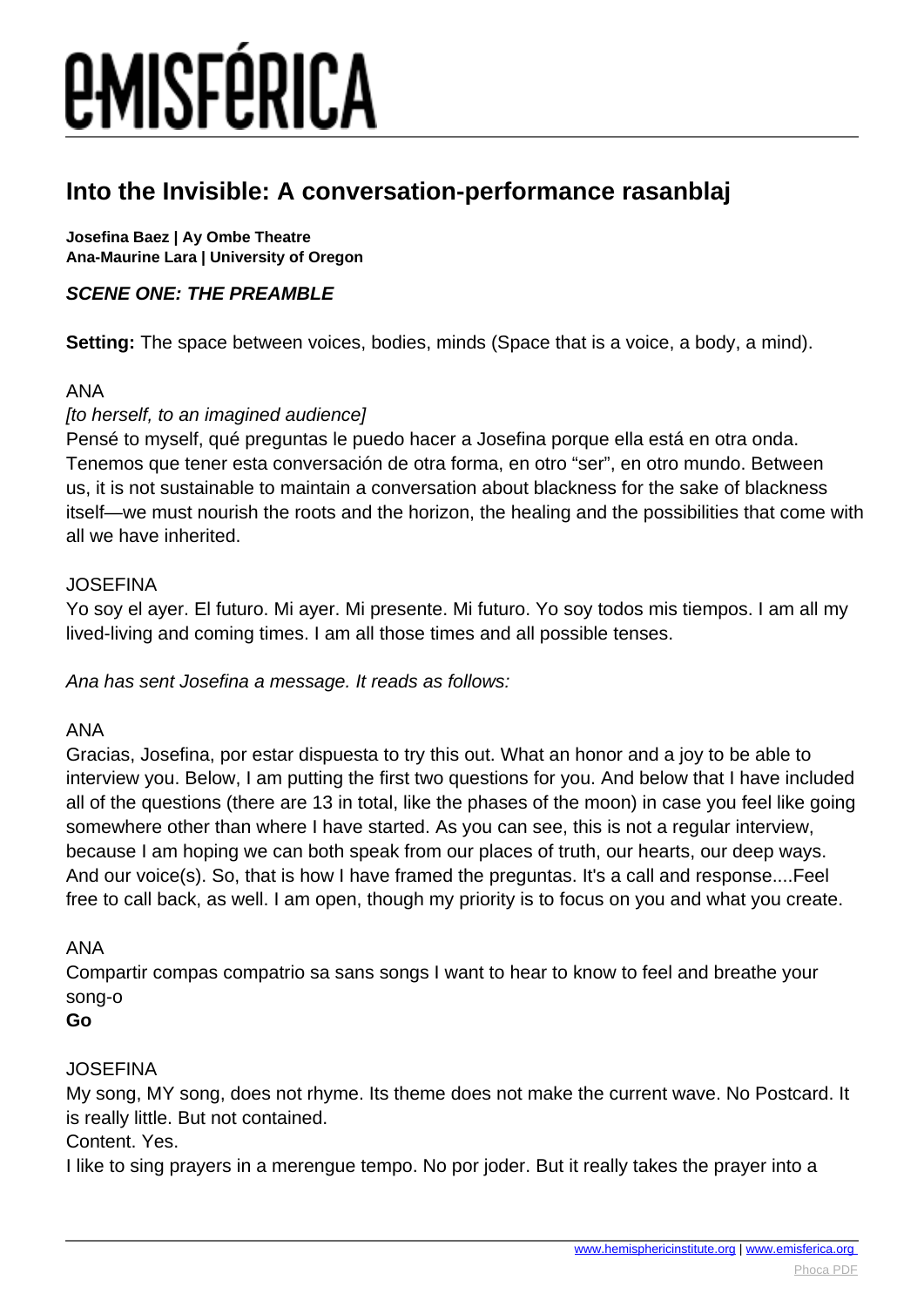quotidian sacredness where heaven is painted with loud colors.

I always have a song in my head. Sometimes the entire song is just a word.

I will always sing my song. Songs sang in made-up languages.

Sometimes my song is silent. And I enjoy it immensely, too.

Tell me about the languages in your song. Tell me about the song in your languages.

## **Please braid more ARs in abrazos.**

## **SCENE TWO: BREAKING BREAD**

**Setting:** A New York apartment, bookshelves against the wall, the kitchen expansive against the courtyard wall and window.

Enter Ana. There are mantras and merengue playing. Merengue and mantras. Merengmantras. Between the oms and the trumpets, between the radio and the computer, there are moments of unexpected harmony.

JOSEFINA How are you today?

 Ana understands that the question being asked is of a profoundly spiritual nature. Someone—unseen—has spread the chisme that her stomach has been hurting.

 The notebook flies out. Recipes are written. Josefina demonstrates a jar of fermented cabbage, explains how to add the salt to the water to make the brine.

The question is reciprocated.

ANA And how are you today?

 Josefina returns to the wash she had started before Ana entered. A beautiful, white dress rests in water. She picks it up with both hands, wrings it—swirling the fabric into a tight coil against her chest. Water drips into the tub, adding to the sounds of mantras and merengues. Merengues and mantras. Josefina shakes out the dress. Hangs it. The dress is witness, is guest.

A conversation takes place about herbs.

## ANA

I love el Palo de Indio. The same one that's used for Mama juana. But, I make a mabi out of it. I boil it, with ginger and malagueta. Then I let it ferment. And it's delicious. And stimulates the blood.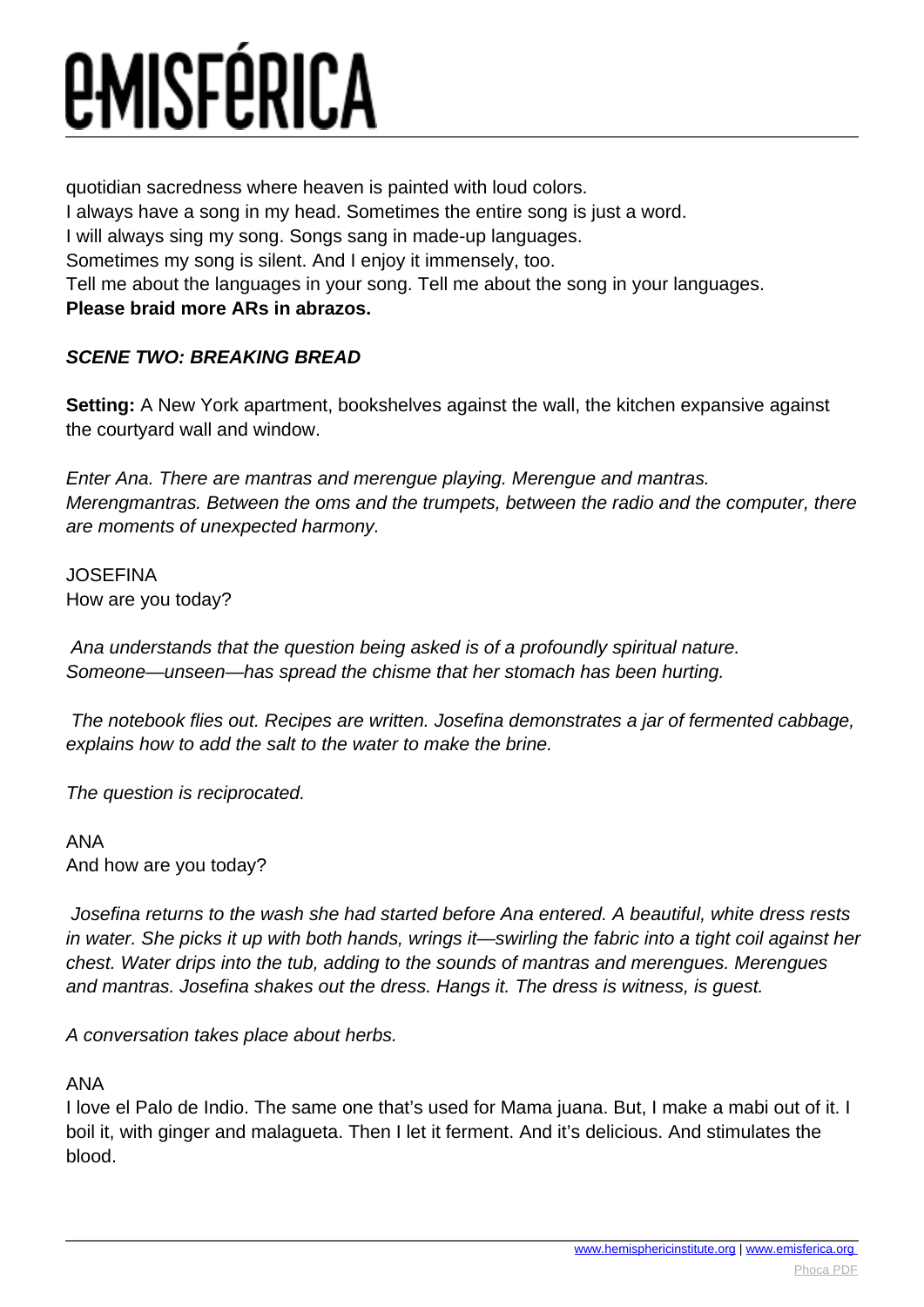Josefina brings out a bejuco, a cutting from a vine, that someone has brought her. It is the palo of which Ana speaks. Ana takes a small sliver of the bark and chews it. The bark dissolves into bitter slivers.

Then there is calendula. The herb of the month. The discussion of tinctures, salves and oils. The beauty of the flower.

Josefina places a bowl of beets and fermented cabbage on the table. Takes a bowl of tabbouleh out of the refrigerator.

**JOSEFINA** I put spirulina on it.

Josefina turns on the stove to heat the lentil soup.

The conversation in between morsels of food draws up ancestors and magic.

ANA What has been said what must we leave sans decir **Go**

**JOSEFINA** Possibility. Wanted. Not desired. Life As Is.

ANA

**JOSEFINA** 

ANA

 It is only after the bowls of lentil soup stand empty that Ana and Josefina turn to questions. And wanderings. The light from the courtyard is brass. It enters the apartment and reflects off the flame of a burning candle.

## **SCENE THREE: A CONVERSATION**

The conversation begins somewhere in between where it left off, months before.

ANA

Let's not start with the hurt because this is the before and after let us now break Bread **Go**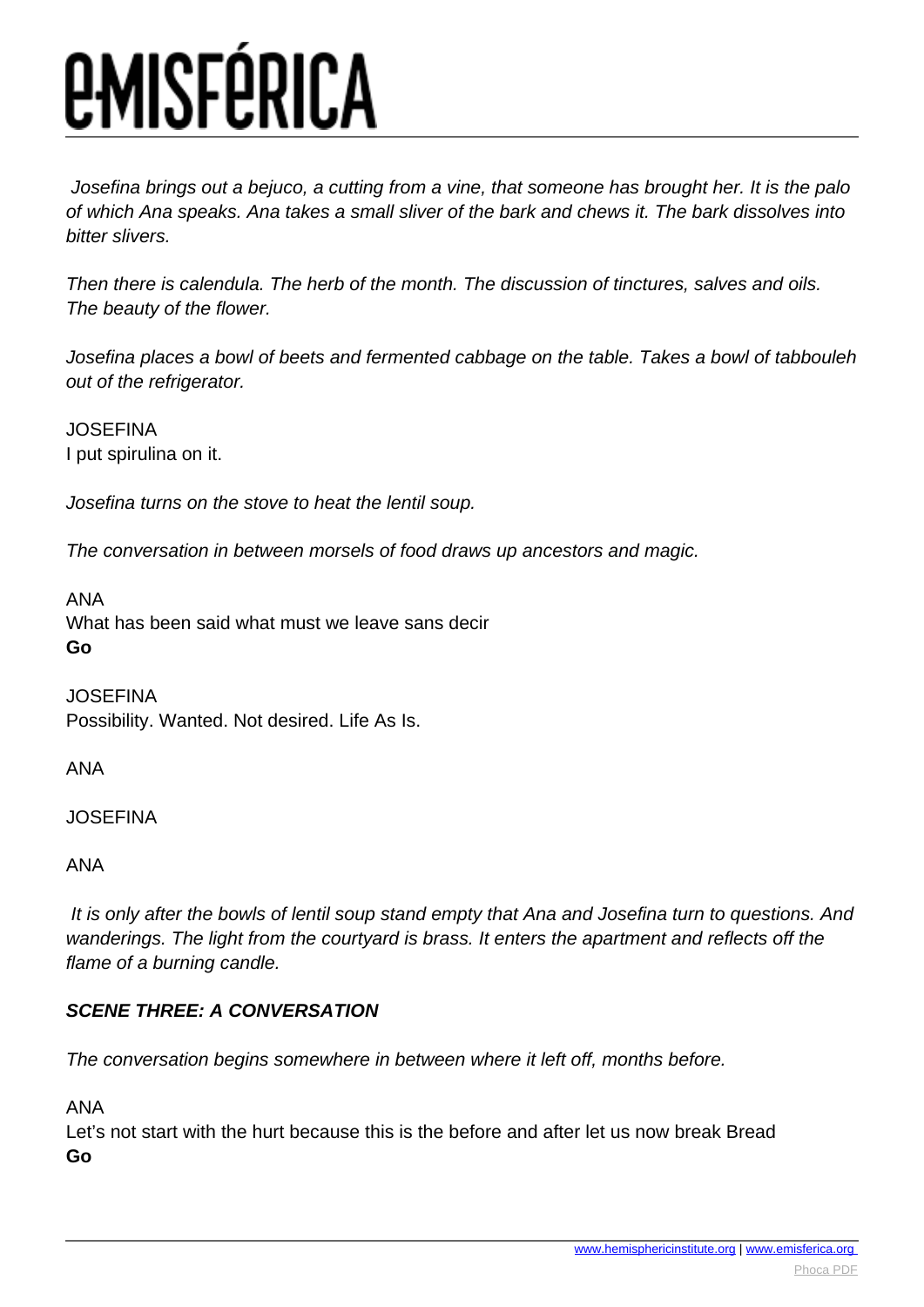## JOSEFINA

Great, since my hurt is worked privately. Ingredients. Bread ingredients. Ingredients, know themselves as themselves just in the before phase. Bread will be their present. Vital. Their future will always be a common universe. **Where are you?** 

## ANA

in the I in the we, in the present, the gift, the performance. i am often in the airport and in the sky above the fog and the desert and the city

JOSEFINA Querida?

ANA

What is your marvelous? Qué es tu maravilla?

## JOSEFINA

Mi maravilla.

What ángulo de la maravilla?

When grounded on Gaia or triggered from the inside..., siempre la encuentro when I bend my knees and I'm still. Rooting myself more and more. There's something that happens, it makes me wonder. And I become that wonder.

Hay una maravilla…in that connection. And it is real. No separation—the thinker—the thought—what is being thought. Es la dance...cuando no importa el resultado. El flow. The zone. Divine chercha.

It's who I am at all times. And I get connected with my heart's decision. It is what doesn't change.

That essence—that ángulo doesn't change. That's why I ask qué ángulo de la maravilla because es como un fractal. You enter. You multiply. Existence, coño that's marvelous...All There IS...

ANA

Y eso pasa there, in bending your knees?

## JOSEFINA

Yeah. And I dance like that at all times, bending my knees. It's very humbling, and physically it gives you this level of alertness. This is a pillar in my Performance Autology. La vena principal en el performance.

### ANA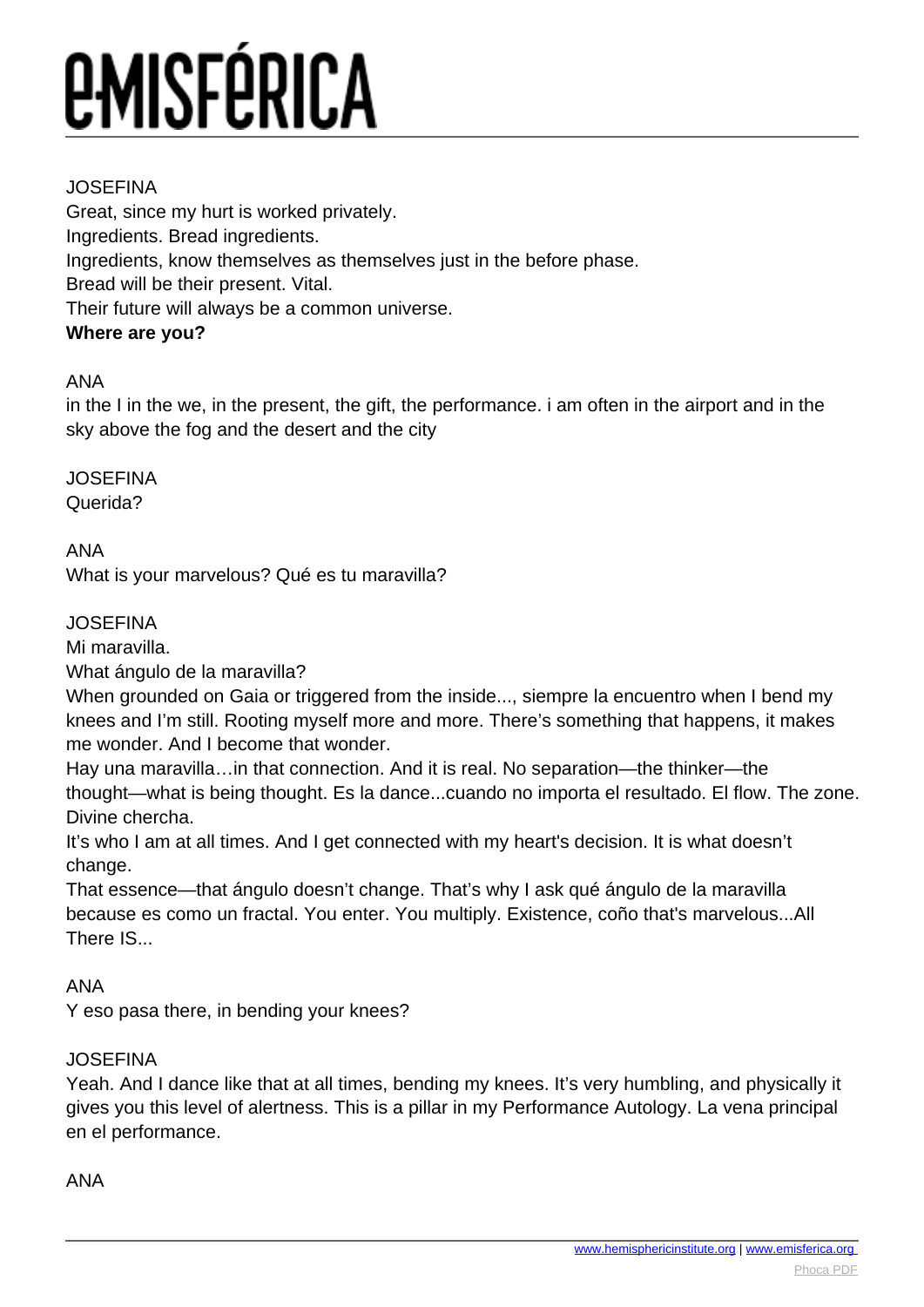¿Cuál es el secreto de la rodilla?

## JOSEFINA

La…el…To bow. To thank. To bow. To Thank. A sublime state and in full alertness. How about that?

ANA What will we hold not hold abrazar cargar portar **Go**

## JOSEFINA

Hold not hold but ourselves. Ourselves. All selves. All selffffffs. Not selfies. Self. Portando alma. Cargo Allllllllllma. Clipper. Cargo. Otra remesa. I said alma. Con ele. A la letal la pronuncio igual anyway. Cargando Corazón. Corazón cargándome. Canteándome. Cantándome. Holding all in my nada. Asiswaswillbe. Bewillwasisas. Gracias ain't grace. But both dance in-to-from the heart **Please braid more ARs in abrazos…**

ANA What is your crossroads like?

## JOSEFINA

I see it from here

[sitting at a table's edge, points down to the surface of the table, puts the edge of one hand over the edge of the other, then points to the corners between the lines].

From there

[moves hands like butterfly wings, emphasizing movement, dislocation, repositioning]. Because the crossroads creates triángulos de los 90 degrees, and you can move that axis and play with it.

My crossroads is on top of crossroads

[edge of hand against edge of hand, marking the crossroads in the air, moving from the table up to her crown].

They fluctuate.

I'm not fixed, not even to the crossroads.

ANA

¿Lo desechas? ¿Lo entierras?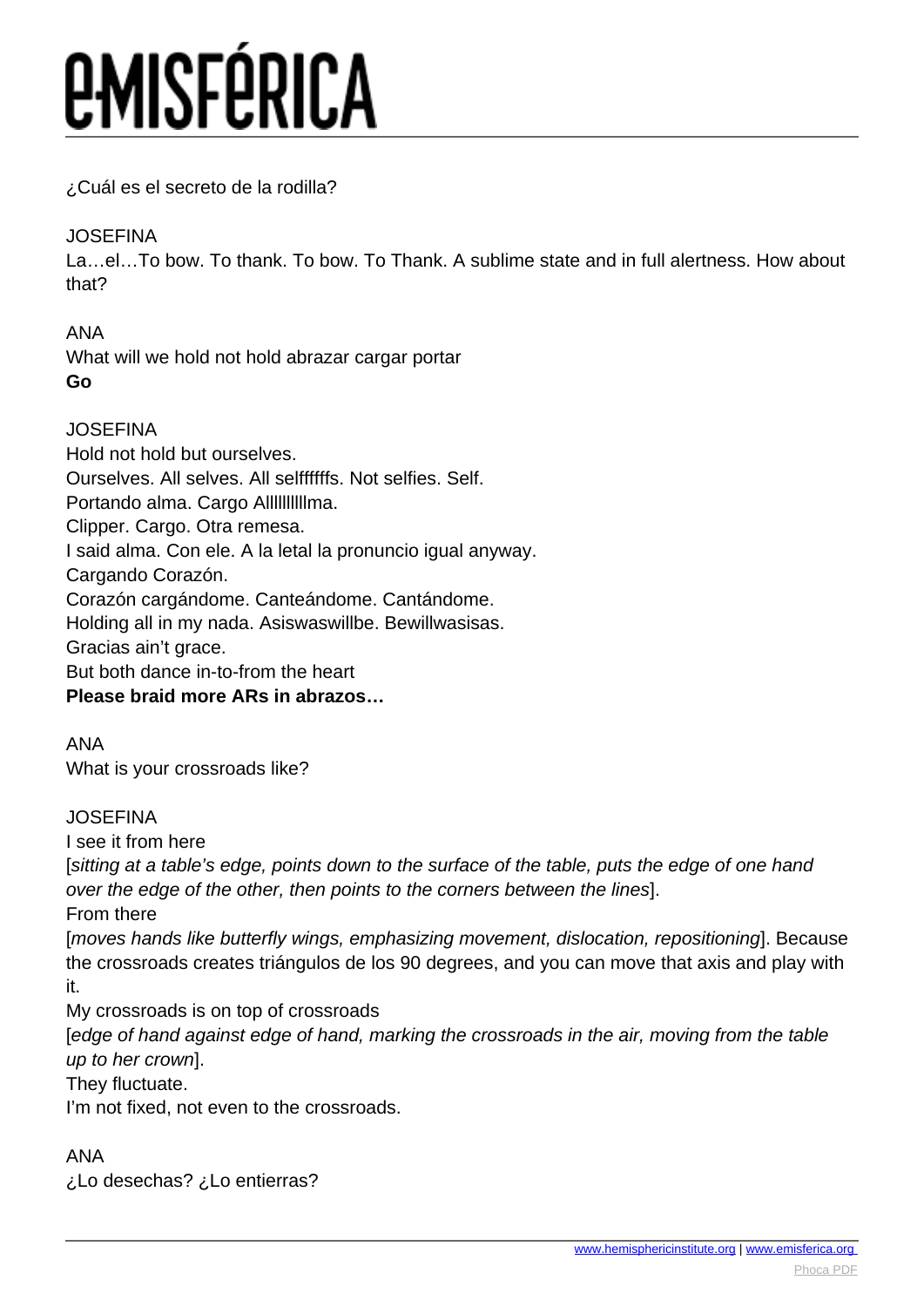## JOSEFINA

I walk it. I walk through them. On them. Over it. Under it. Una de las lecturas con las que hago diálogo es la de la cruz que conocemos desde la fuente judeocristiana. Your Higher Self and the communal living.

This vertical line is the connection with the highest. This horizontal line is very important-the line that represents the collective body, community.

## **JOSEFINA**

I like to play. Si estoy encima de mi crossroads that gives me a way of seeing lots of details and other characters and props involved. If I'm here [points to the table surface] I'm not able to see much. But there is una cercanía. Ahí se ven las pecas, las arrugas, el color miel de los ojos... Then I can see myself in the choreography of it. At every angle...other info informs. Angles are always moving, so it's a bird's eye view.

Y de abajo también es una vaina bien. Cada ángulo bestowing specific grace. Specific potentiality.

## ANA

Your ancestors my ancestors whose feet are yours whose mouth whose lips whose memorias y memorials

**Go**

## JOSEFINA

He nacido muchas veces. He muerto la misma cantidad. Siendo mi mai y mi pai. Mi vecino. Y mi comadre. Y todas y todos los posibles personajes.

Soy mi propia chopa. Soy mi reina. Dios-diosa-bodeguera.

No urgency. No emergency. I walk slow. I walk. In the As Is.

I. My ancestors—que soy yo misma—are greatly satisfied. With their shadows and their lights. And so am I with mine. The only suggestion I hear them sing at all times is that I must continue to walk/dance with joy. Sometimes I hear it as one of the deep down regrets in their personal histories. Thus the altar of joy is lighted up at all times no matter what. Memorias or memorials.

## ANA

So old so long ago old there is only blood and muscle tissue creak cric el desdoble de nuestro doble antes siempre ahora entonces después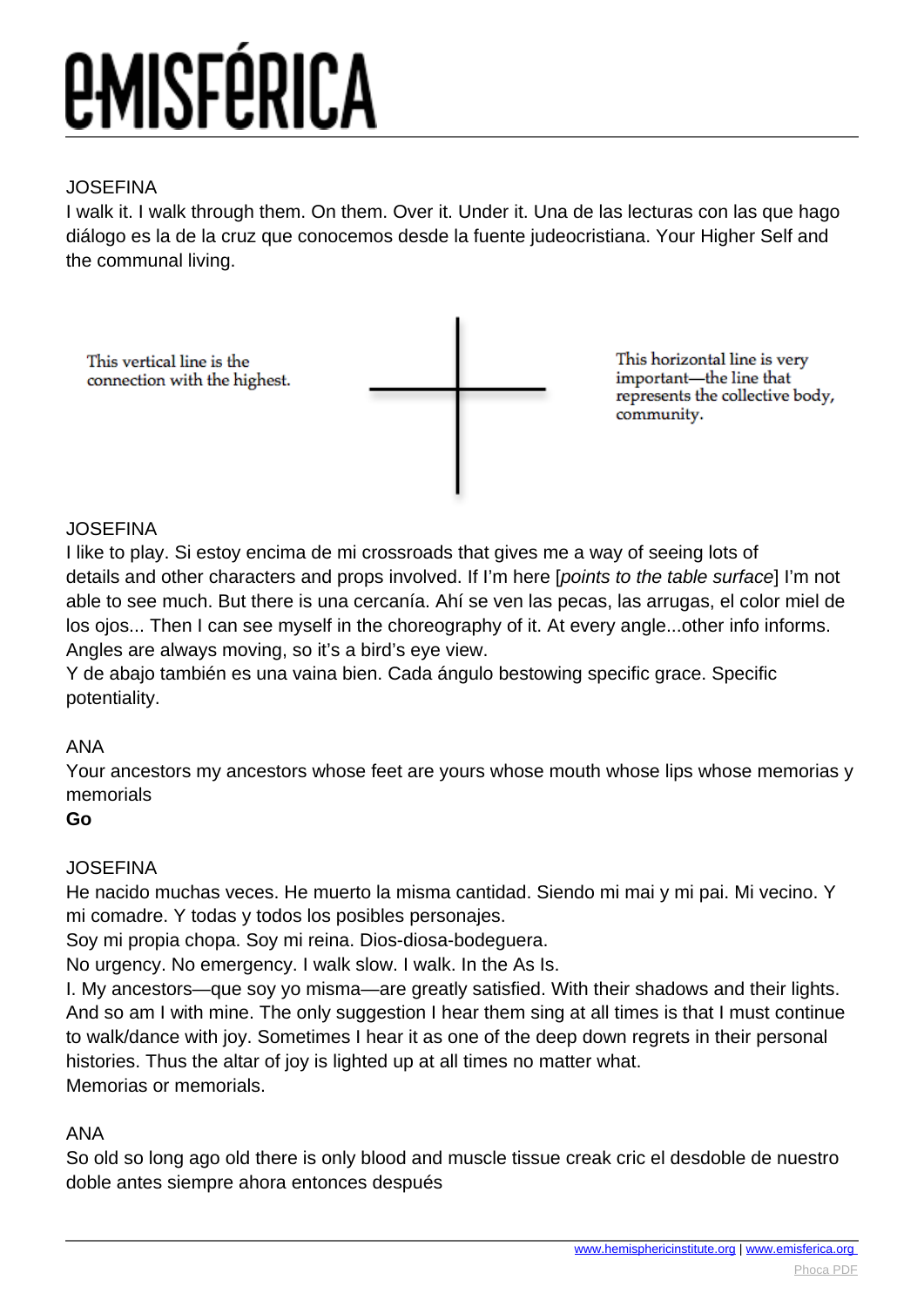### **Go**

JOSEFINA Cric Creak. Ahora. Hoy. Going. Went. Back to the first go. Fist. Go. Open. Palm. And La six fingers—La Cinqueña dancer se desdobla 6 veces. Just before the  $7<sup>th</sup>$  time so the cat will not take it as any competencia. La Cinqueña no es la ciguapa. No. La Cinqueña se desdobla. La Ciguapa es el desdoble. Cric crac. Crac. Cric. Cric creak. Bloody Creek. Before. Today and tomorrow. Resilient. Galore. Co creating As was As Is. Is. Si.  **Where have you taken/take Ciguapa a dar una vuelta? Share some of your quotidian resilient-magic-daily-everyday-cada día-todos los días-energía vital.** 

### ANA

el fogón mi tía mi tía used to use un fogón cuando the gas se acababa and there was no money como that smell of cuaba y carbón of lenya where's the enye on my keyboard lenya and soon the smell of yucca boiling

i'm not being nostalgic there's wisdom here

almacigacuavatabonucotabacoguaguancoguayacanguavaberiguayigaguaraguaguao

gua

gua

gua

gua

gua

### JOSEFINA

Ana, Nostalgia has wisdom too. In its waste of time. Recreating time. Playing with time. "killing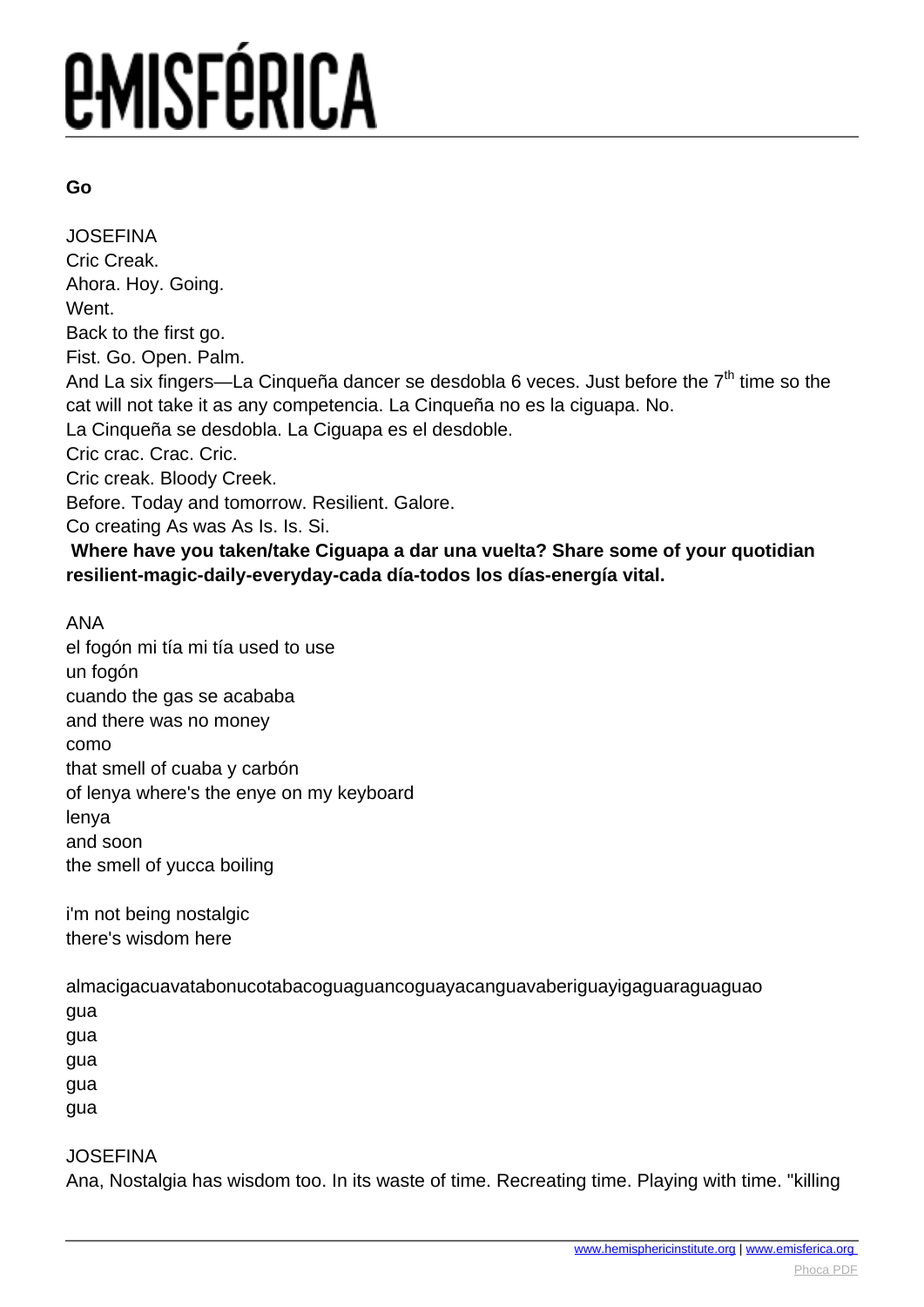## time."

Creating a time that rarely was as it was. Fiction wisdom. OM.

Cric Creak. Ahora. Hoy. Going. Went. Back to the first go.

## ANA

¿Cuáles son tus memorias peligrosas? What are your dangerous memories?

## JOSEFINA

I have a poignant one.

Coming to the States, I'm thinking—ok, it's family here, family there.

[Shrugs shoulder, pushes lower lip out, moves hands in a palm facing up circular gesture, head slightly bent…the intended meaning is to say, "It's not a big deal." Or so it seems]. My brother asked me to come out to the building door. It was November. Back in the days, Fall felt like winter. He said Look. He was effortlessly "smoking" with no cigarrette. [breathes out, like when one breaths out warm breath in cold air and a cloud is formed before one's nose.] I tried. Oh My God-I was smoking at twelve! That's the time I knew I had changed places. I am in New York. No less. It was powerful. As powerful as when I walked from church home and the moon walked with me. I stopped. She stopped, too. After I created that smoke...next day we had a snowstorm and, of course, I created it.

## ANA

Quién sabe, quizás?

## JOSEFINA

Right? Como la mariposa aquella que causa una tormenta. [laughter]

## ANA

Qué son tus dangerous memories?

## JOSEFINA

Mis memorias son chiquitas. No sé si son peligrosas. Los chiquitos somos peligrosos...cuando crecemos y somos comunidad. En eso estamos todavía, creciendo.

Estas memorias chiquitas...Grand is existence.

I enjoy the tiny little great things. Me dan mucha risa. Me río como río. Cascadas. Carcajadas. De todo. Con todo. Especilamente conmigo y de mí. Gozo mucho. Gozar sí es mi misión. Quizás, I don't even have memories. Oh shit. Could dangerous be something sweet? Why dangerous?

## ANA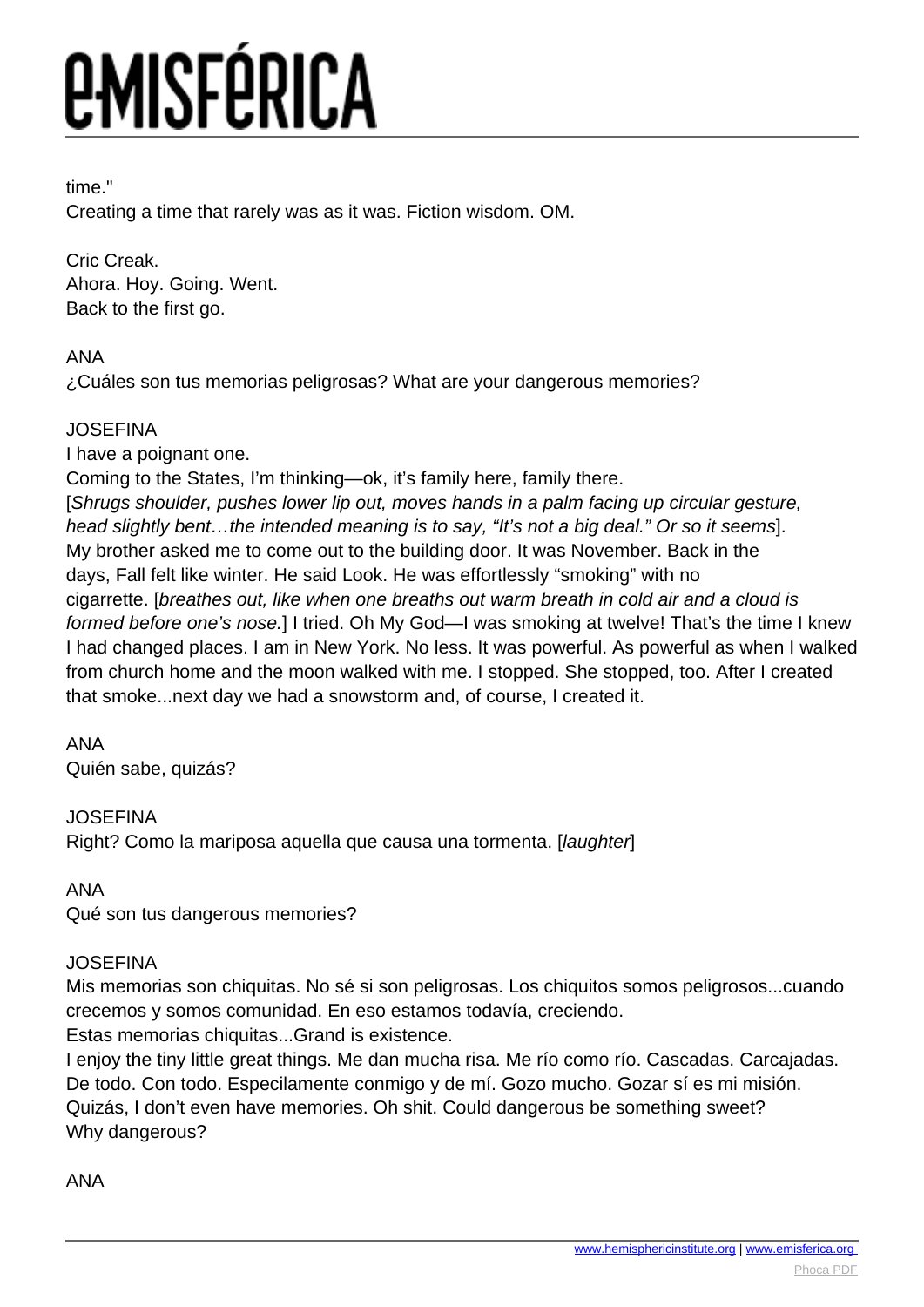Why dangerous? Por ejemplo, la memoria más chiquita puede revelar las verdades más grandes. For example, yo subirme a la mata de cereza con mis primos. Quizás al principio parece insignificante, pero era un espacio donde estábamos totalmente libre en ese árbol de cereza, y ese árbol de cereza también tiene su historia—quién lo sembro, por qué…

## JOSEFINA

Y los colores y las florecitas de la cereza que son bien lindas, muy delicadas. Y fuertes...que de ellas viene el fruto. Y cada cereza puede ser dulce o agria. El dangerous podría usar el dulce igual. That memory is sweet. Ahora sí. The dangerous sweet memory.

## **JOSEFINA**

Podría ser, pero no sé si es algo que es real. As many memories.

Es mirar por una hendija [she pinches her fingers together, imitating a small peephole or keyhole, and tilts her head, closing one eye as if looking through] y ver pasar un tanque de Guerra en la avenida Santa Rosa en La Romana. Y por esa misma hendija yo veía entrar el sol y todas esas pajitas [hands dancing] que viajan como en slow motion. Antes había visto ese sol, pero ese día vi esto (el tanque) y no sé si es real. Digo esto no para hacer un diario de guerra y dolor. La postalita. No. It's just memory.

## JOSEFINA

Una memoria. Un día vi el cielo de un color que nunca más lo he visto. Eso paso el día cuando mataron a un joven en La Romana—por supuesto La Romana es el mundo, no? El joven se llamaba Limonal Vargas y era un guerrero de esos anti-Balagueristas. Lo mataron. La policía lo mato. Recuerdo que mis hermanos estaban muy consternados por esto. Ellos lo conocían. Yo tendría siete u ocho años. Lo que recuerdo, vividly, es un sol, un cielo naranja. Esa muerte tomo todo el dolor del pueblo y dibujo un cielo naranja.

## **JOSEFINA**

Y sí—es dangerous. Sí. Porque me lleva a un espacio que tengo que reconstruir. Que reconstruyo siempre. En ese movimiento viven esos muertos. En esa vida que reconstruimos. Es un espacio donde la base es muy personal. Porque todo el mundo va a recordarse desde su ángulo, obvio. Tengo una responsabilidad con mi pasado, con este presente que se convierte en futuro. Y así entender y atender mi 'realidad'. Por eso soy todos los tiempos. Mis tiempos. Y en esos tiempos, viajan las historias, desde mi ángulo. Este ángulo es complementario a los otros ángulos.

Ahora sí...estoy totalmente de acuerdo con tu propuesta que es dangerous. Mira lo que recuerdo. Oh My.

No sé si pasó así. Le he preguntado a otras personas y éllos no lo recuerdan así.

## ANA

There is knowledge here of what is seen what is unseen our ancestors have questions **Go**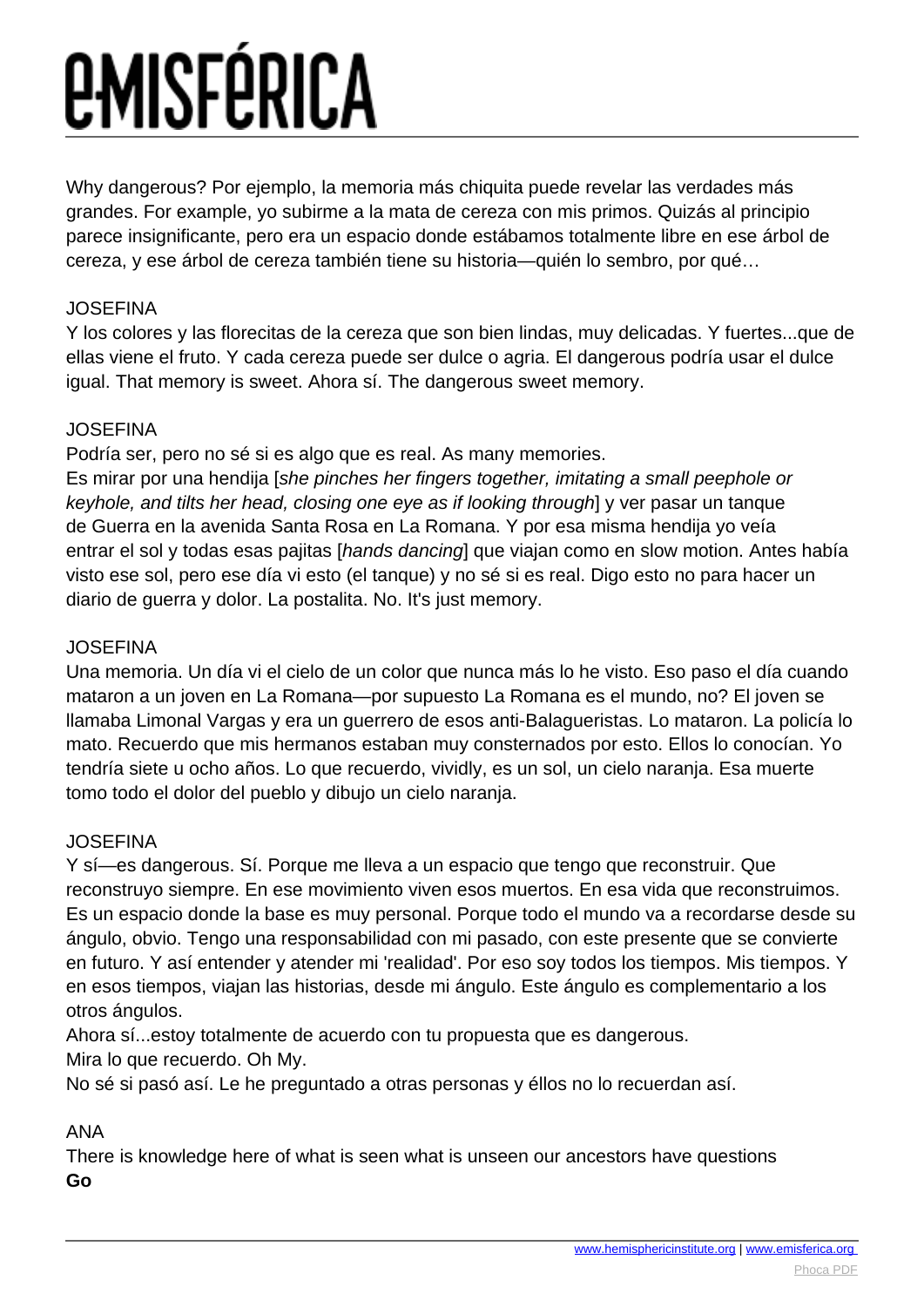## ANA

That scar right there the one that marks your left from right there is no arriba arriba ni abajo **Go**

## JOSEFINA

I have not made the mark a reality. I did not co-create it. I do not entertain it. My spine cuts both sides as mine. Contradicting everything I said. But I live in the tangent. Dig it Querida? Estoy en la tangente?

It will hurt my ancestors if I take advantage of their pain. It hurts me if I entertain their questions. I trust their light. Thus I know that their questions do not need my answers but their own.

## ANA

Té y sed hazme un t pa la c que me ayude there are always teas for colds for fevers for el pecho apretado y el pasmo y ésto **Go**

 The water boils in a kettle. Josefina shows Ana peppermint leaves then pours them in a teapot. The water steams up. The teapot travels first to the altar, then to the table. Into two small porcelain cups. Ana and Josefina drink peppermint tea.

ANA Aquí estamos anyways Sovereignty Blood Land Rio Rue **Go**

**JOSEFINA** Inner Sovereignty. Another synonym for Light.

ANA Pale 18 01 19 37 18 22 19 96 19 24 14 92 15 21 20 13 17 96 **Go**

JOSEFINA Pal e. Pa le P ale. Pa lee. Tripleta 12 13 16 Combinao. Anyway..

La lotería ganada de por vidas... es la soberanía interna. Inner Sovereignty. Light by other name, indeed. Formed and informed by... Go. Always go. Go including stillness. Go. In the go with my Constantes. Hay una comunidad visible, una comunidad invisible. I talk with them both Hay una comunidad elegida, hay otra comunidad impuesta.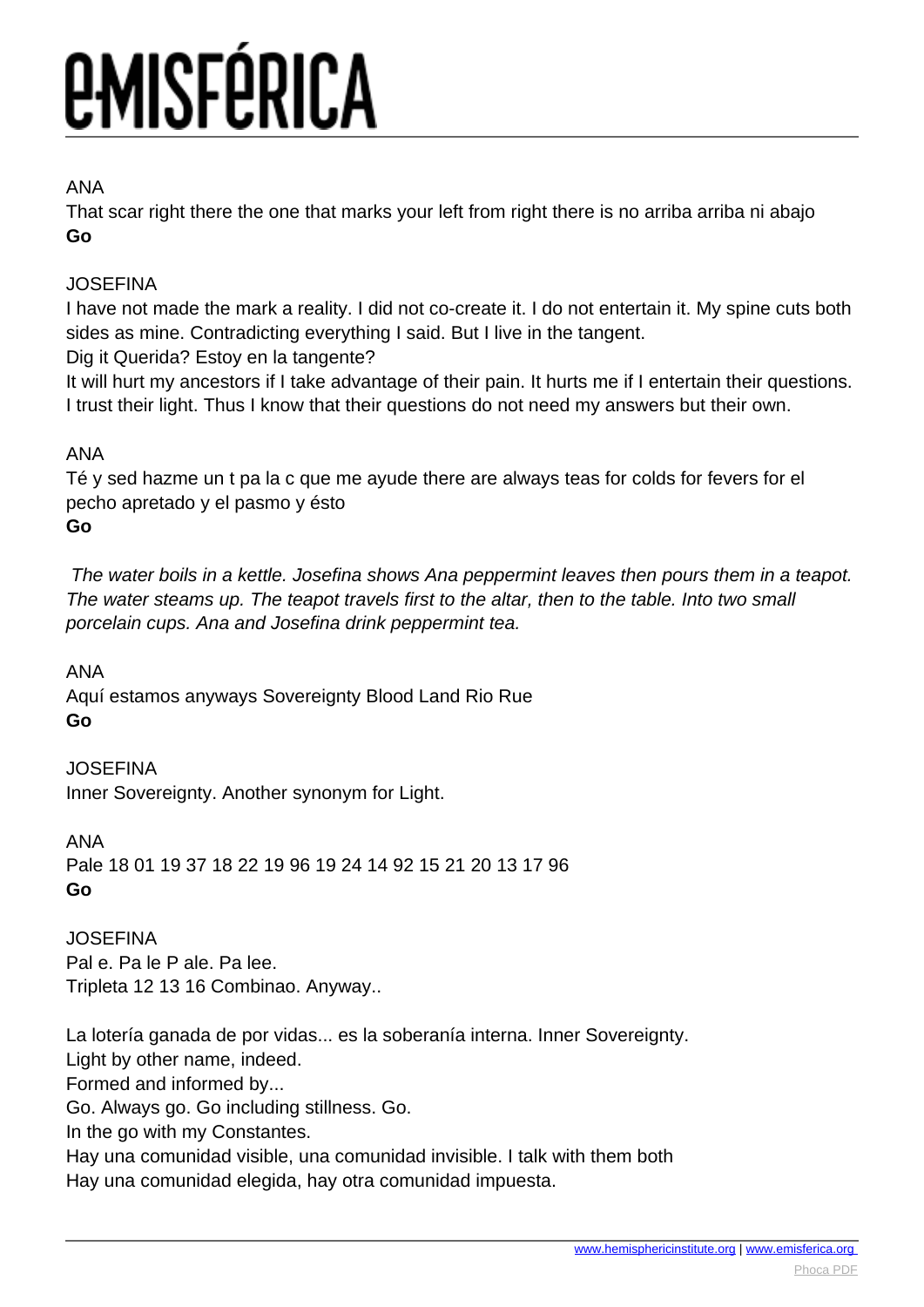Hay otra comunidad heredada, imaginada.

Hay un montón de comunidades. Algunos se entrecruzan.

Hay segmentos de la comunidad que es para reirte hasta orinarte-reirte que te duelen las costillas, para tomar té, para comer, para hacer familia y donde te sientes como en familia. Siempre estoy. Siempre soy..

Yo soy mi propia comunidad, también. My best community to tell you the truth.

Me río mucho conmigo misma. Bailo sola, canto, improviso muchas locuras.

Lo que no veo quizás está más presente de lo que veo.

## ANA

Somewhere in there trapped under the weight of lágrimas wanting searching for the delta there is no ship tonight no pintas or maries or cross lets unearth the bones of the unspoken mourn the hurt that will no longer live inside of us rest the femur the rib the skull down among the generations flesh greeting flesh a newly turned stone **Go**

## JOSEFINA

The unspoken mourning has infused me with this amazing resilience; a strength that weaves minor and major issues; utmost respect; joy and gratitude for my-theirs-all existence.

## ANA

How do you know you are in the presence of community? Y cómo sabes que estás en la presencia de ellos?

## **JOSEFINA**

El resultado es la alegría. La alegría no precisamente carcajada. Una alegría más contentment. Es una alegría as in plenitud. Como el 'gozo en el alma'. Y eso no pasa siempre así. Hay momentos. Y cada momento tiene su expresión especifica. You just know. Como alguien que tu respetas y te quiere te pone la mano en la pierna [both Ana and Josefina put hands on their own thighs]. Ese gesto lo dice to'. No hay nada que decir. Un I'm here for and with you. Entonces hay momentos que ves. Hay momentos que sientes. Que te inspiran y más que inspirar they lead, they lead you to comer algo, decidir esto, lo otro. Vas caminando y una voz, a very distinctive voice, will tell you "no, no, no—not this way. This." And that—that is presence taking care-doing their thang. In this unending dialogue of seen and unseen.

It's presence that I bow to.

## JOSEFINA

Yo creo que con los familiares míos que no están físicamente, nos comunicamos con la alegría. No hay forma de recordar a mis hermanos—ver una foto o escuchar una salsa que les gustaba—que no me de alegría. Que no baile. Que no haga un gesto que tiene que ver con ellos [she imitates her brothers, shoulders broadened, a smile on her face, chin tucked] es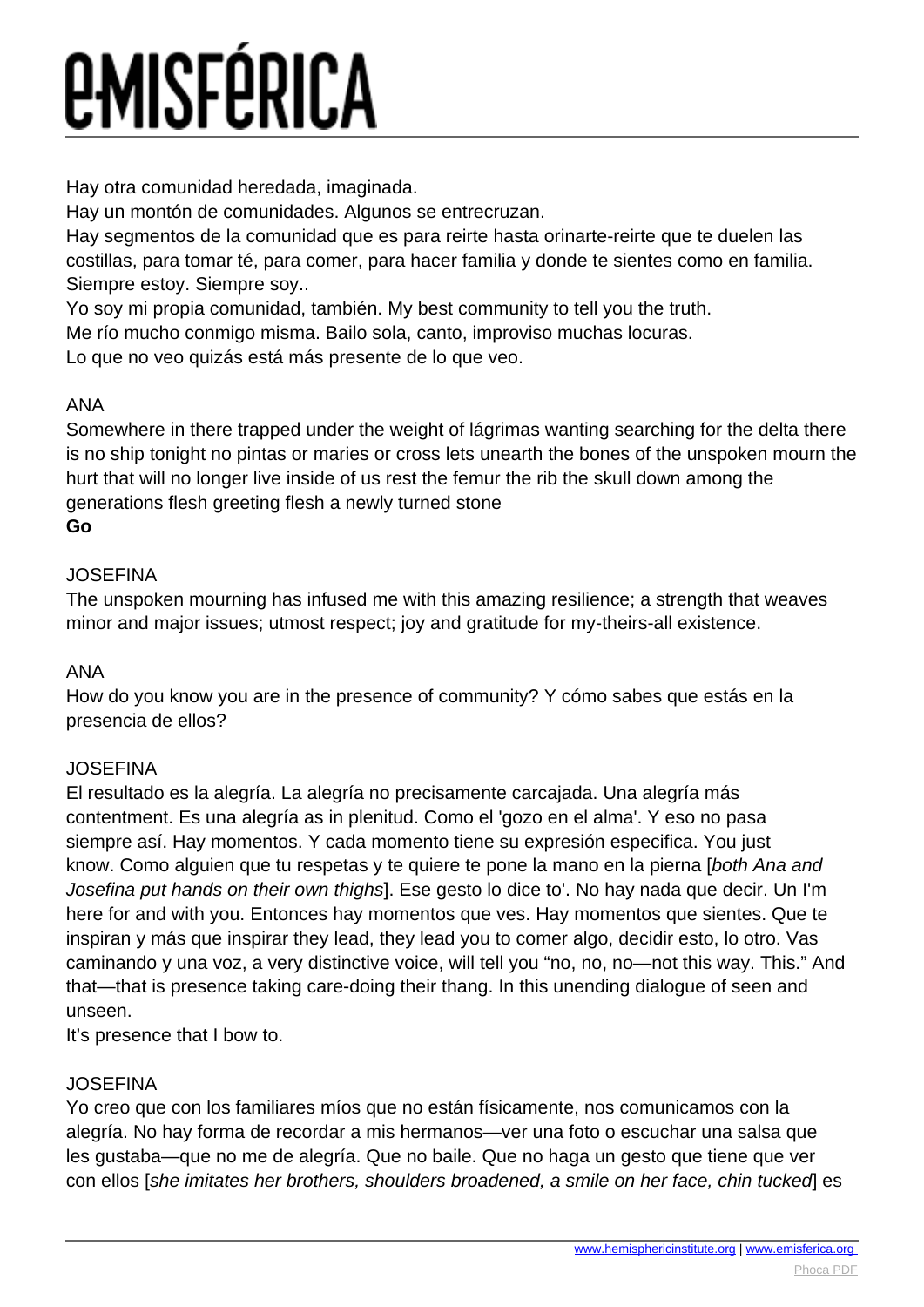con alegría, con una assurance that everything is this. As IS.

## ANA

What have been the expressive practices that gave birth to you?

## **JOSEFINA**

Survival and quotidian ones. Cooking. Lavar. Todo lo que yo vi en mi casa, en el pueblo. Those expressions made me. Every thing from my social class. Every thing from my working class strata.

Our strata guides our entire life. No matter what.

## ANA

Who did what in your house?

## **JOSEFINA**

Mis hermanos y mis hermanas. Somos 10—mucha gente. Algunos de los varones saben cocinar bien. Hay música. Hay muchos amigos. Hay muchos cuentos, todo esto se filtró en mi storytelling. La música, el baile–la chercha–el swing. La forma de decir o escuchar todo lo que pasaba y no pasaba. Las marchantas y los otros buhoneros con sus jazzyblues sweet selling pitch. Sí, todo lo de la postalita también. Si todo lo que se vive. El cotidiano...Es el sedimento mío. Mi escuela también.

Enter Pablo Neruda's poems, from The Book of Questions. Translated by William O'Daly. Josefina pulls the book from the shelf. Ana opens to a random page.

## ANA [quoting Neruda]

A quién le puedo preguntar ?qué vine a hacer en este mundo? Por qué me muevo sin querer, ?por qué no puedo estar inmóvil? Por qué voy rodando sin ruedas, ?volando sin alas ni plumas, y qué me dio por transmigrar ?si viven en Chile mis huesos?

JOSEFINA Arriba del crossroads.

ANA Yes, it's beautiful. It's where you are.

[sound of peppermint tea pouring] [clapping]

JOSEFINA Play. That's my prayer.